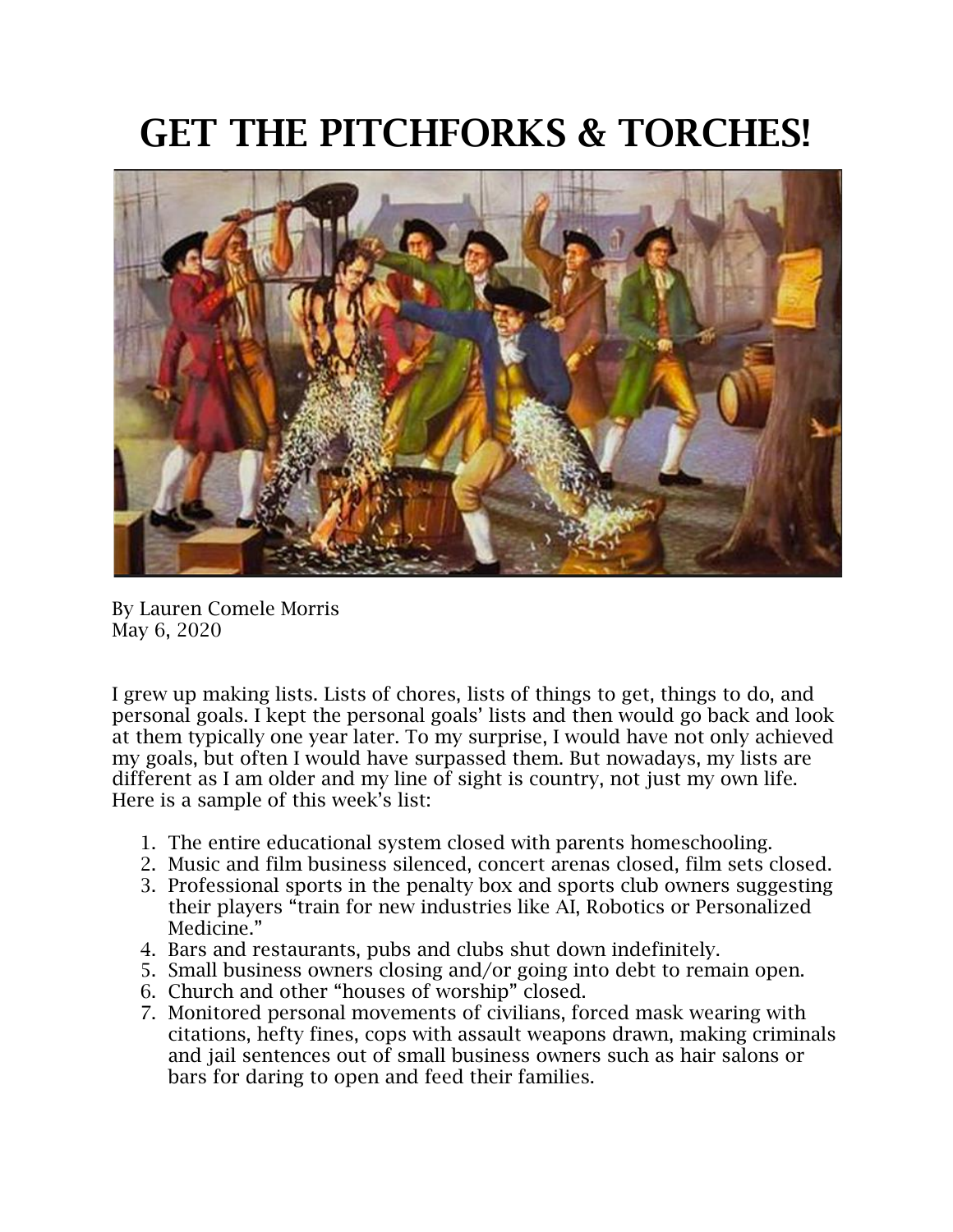- 8. Tyrant mayors and governors imposing unconstitutional laws and extending the quarantine driving millions into abject poverty.
- 9. Civil disobedience from suffering Patriots protesting in the streets by the thousands.
- 10. A thriving economy in imminent peril including our military.
- 11. Food shortages, rationing and food lines, poverty, domestic abuse and hunger.
- 12. A medical system dependent on China, our enemy.
- 13. A President's good work and reputation being destroyed by not only his enemies, but the enemies within including our very own mainstream media.
- 14. A virus culling the weakest among us, the healthy quarantined and unable to go to work.
- 15. Social distancing, isolation and above all, FEAR.

This is just scratching the surface. I have a new list. A list of aggravations. Here is a sample of what really burns me up:

- 1. Minnesota lawfully blasting the Islamic Call to Prayer during this year's Ramadan over a loudspeaker in a victorious declaration of conquest, five times a day from one of its battalions. Excuse me, I mean Mosque.
- 2. Fundamentalist Imams going \_\_\_\_\_ with indoctrination of the youth, funding the Palestinian cause and Hamas, and operating with impunity under a 501 (c) 3 status with my taxpayer money and federal assistance.
- 3. Crime on the rise and public law enforcement agencies now targeting "white racially motivated crime" over Jihad, and declaring the American Militias are now domestic terrorists.
- 4. The Southern Poverty Law Center's contrived racist hate map.
- 5. The mainstream media's full-blown Marxist agenda 24/7 political warfare lies and destruction one of the best Presidents we have ever had.
- 6. The Democrats now overtly and apparently the Communist Party of the USA.
- 7. The catastrophic loss of friends who revealed themselves as far left spewing out Trump hatred to which I furiously opposed. They WANT our President to fail but they know absolutely ZERO about national security.
- 8. My knowledge of Islam and Marxism growing so deep that the gap between myself and my "friends" is an ocean; and they kicked me to the curb for my patriotism, my intense knowledge, experience and training, my voice of warning on social media, and my centrist views without nary a listen or an ability to even converse on national security or politics.
- 9. Watching my fellow Americans suffer from list number one hitting me every minute of every day like electro-magnetic pulse.

I have a third list and that list is what to do. Who to call and complain to. What protest to attend. How to inform others around me. How to prepare for the unknown shortages of basic needs. What to say or not to say on social media. Staying positive in this time of chaos. So, let's start with the first thing on my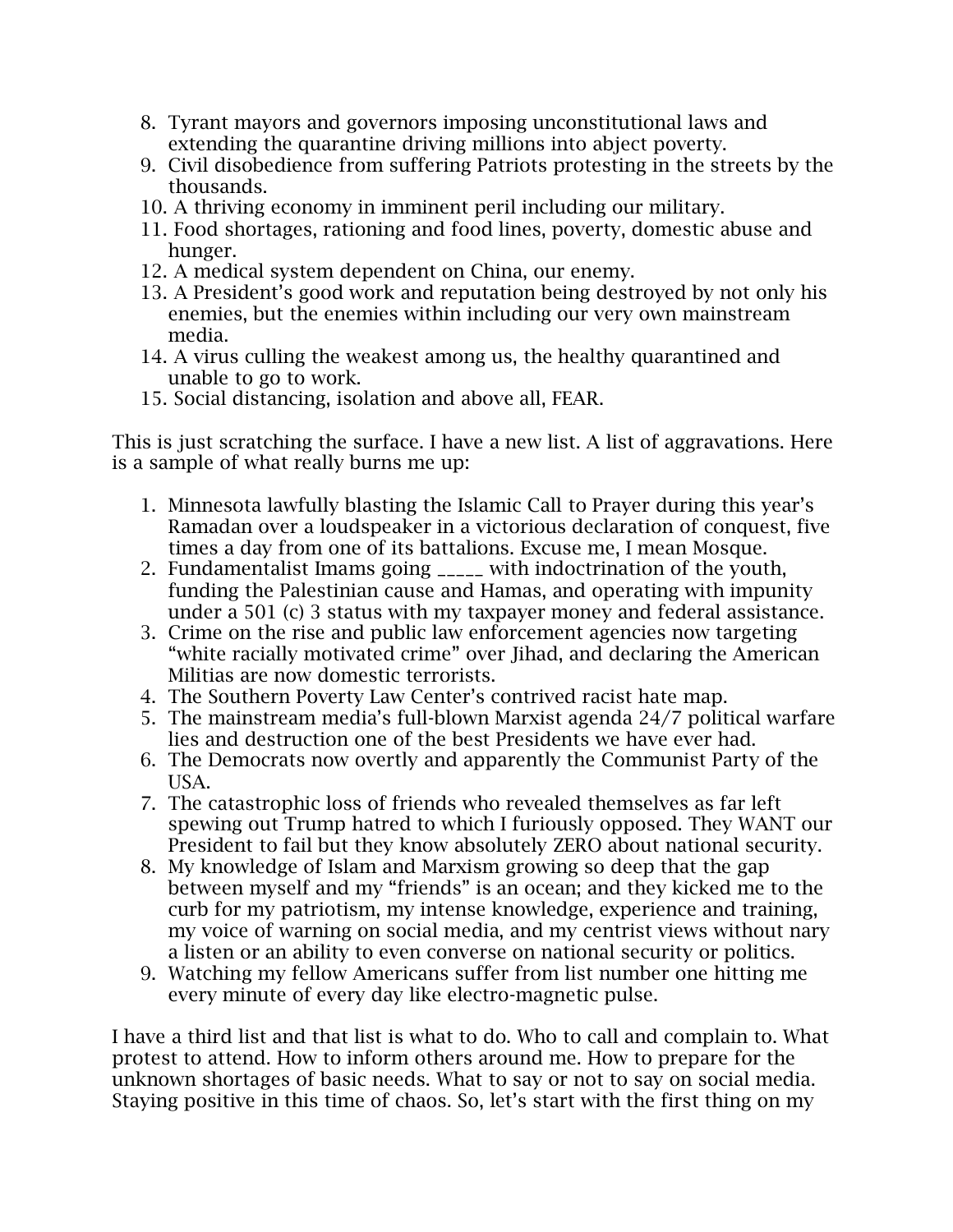mind. I am MAD. I am ANGRY. Not only angry at what I see happening and what I know is coming, but angry at the utter willful ignorance and the unwillingness to listen, the complacency, the looking the other way of artist types and the oblivious who say "Don't offend! Don't say anything negative!" In other words, don't bruise my opinion, my ego. I mean, when it comes to matters of national security, politics and the economy, everyone is an expert right? Especially those in the entertainment business. Surely, they are! What I have learned is that people think their opinions are relevant. That they are facts. If you insult that, you will lose friendships, no matter what you have been to or done for people like this. They will kick you to the curb and then start a Kickstarter campaign asking for money for their newest project or teeth for their mom. Sorry, but the tip jar is going to be empty. I have a country to save from an affliction of stupidity.

The "left" is far too powerful right now. They have been very patient. Folks, what we have here is a failure to communicate and it is time for the silence to turn into civil disobedience or we are going to lose this country. We are branded insurgents in our own land, behind enemy lines and we are in the thrall of Communist China who own us, manipulate us, have made us sick and are destroying us. Our own citizens being arrested by fat police officers with assault weapons, heavily fined and sent to jail for daring to feed their families. This is Communism and we are living it.

For the Love of Country, I thought that it would be another 10 years or so before things got this bad. But it took a virus, fear, and political warfare to take this country to its knees, and too soon for his lass. It's here. A country with the most powerful military on the planet is utterly brought to its knees through political warfare. A game in which we have no skin, and everyone knows it. An American public so asleep that it easily complies.

## BUT LET IT BE ME. LET IT BE IN MY TIME!

For the Love of Jesus, what is going on? I'll tell you what. A Mass Line Marxist strategy that worked for Lenin and Stalin and all the rest that have followed. A system of Islamo-fascism that funds the left while the left gives it whatever it wants in return and its Jihad. A proven strategy now being inflicted on an oblivious American public whose education system has failed in preparing its public to even see an enemy much less define it or fight it. A trusting and giving people who are also . . . well . . . let's not offend, shall we? How about we say it this way; The Seven Deadly Sins. A Democrat Party utterly infiltrated, cheaply bought and overthrown so as to overtly be openly Communist.

Are you too weak to even speak? Will you just fall down and comply? The time to fight is here. The time for torches, pitchforks, tarring and feathering has returned.

……………………………………………